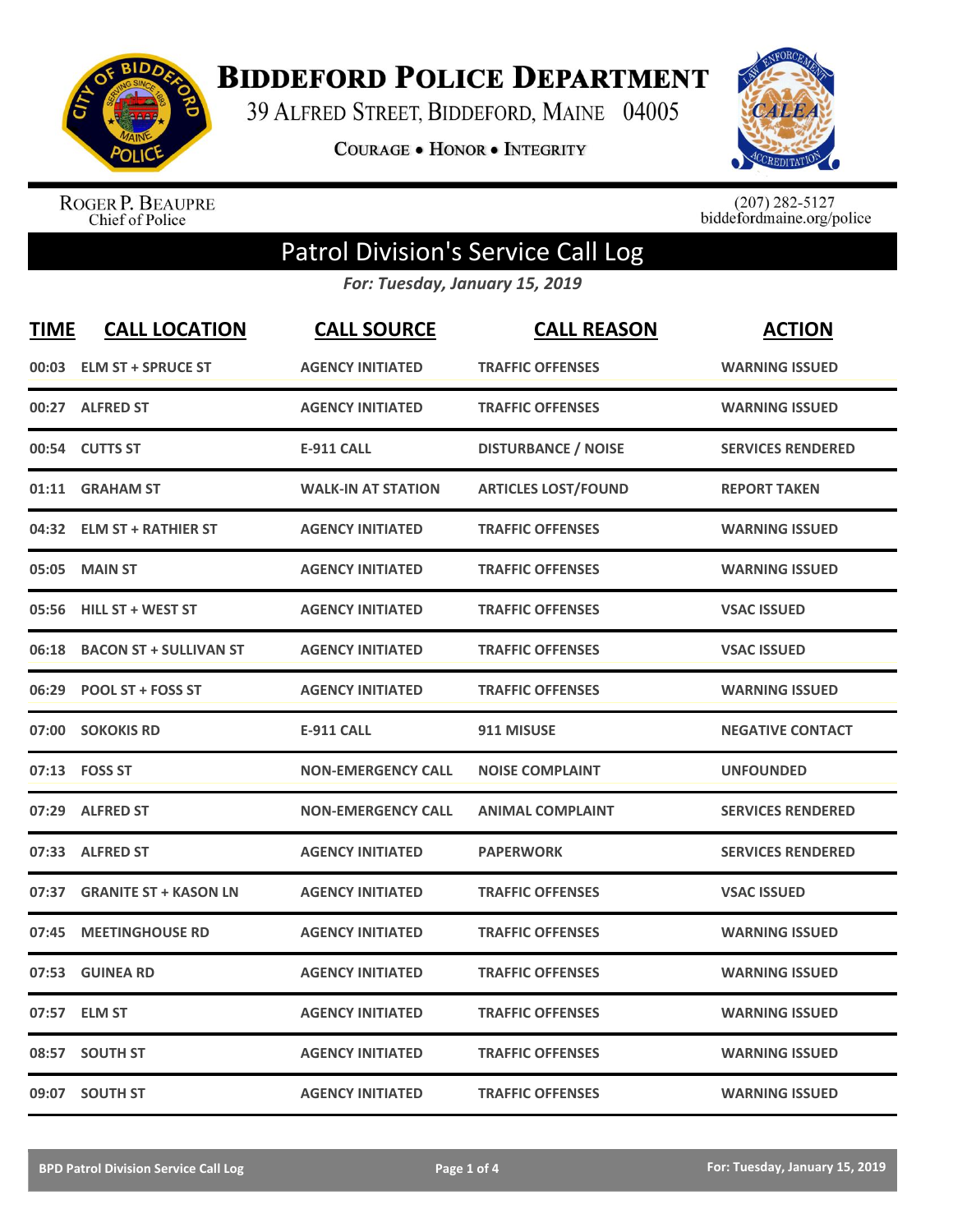| <u>TIME</u> | <b>CALL LOCATION</b>                                            | <b>CALL SOURCE</b>              | <b>CALL REASON</b>                                                                                 | <b>ACTION</b>                |
|-------------|-----------------------------------------------------------------|---------------------------------|----------------------------------------------------------------------------------------------------|------------------------------|
|             | 10:08 TIGER WAY                                                 | <b>AGENCY INITIATED</b>         | <b>ASSIST PD AGENCY</b>                                                                            | <b>SERVICES RENDERED</b>     |
|             | 10:42 SULLIVAN ST<br><b>CHARGE: FAILURE TO REGISTER VEHICLE</b> | <b>AGENCY INITIATED</b>         | <b>REGISTRATION VIOLATION</b><br>OFFENDER: MUSTAFA A ABDULHAY  AGE: 32  RESIDENT OF: BIDDEFORD, ME | <b>SERVICES RENDERED</b>     |
|             | 11:16 CROSS ST                                                  | <b>NON-EMERGENCY CALL</b>       | <b>HARASSMENT</b>                                                                                  | <b>SERVICES RENDERED</b>     |
|             | 11:22 ELM ST + SOUTH ST                                         | <b>E-911 CALL</b>               | 911 MISUSE                                                                                         | <b>NO ACTION REQUIRED</b>    |
|             | 11:36 POOL ST                                                   | <b>AGENCY INITIATED</b>         | <b>TRAFFIC OFFENSES</b>                                                                            | <b>WARNING ISSUED</b>        |
|             | 11:41 ELM ST                                                    | <b>AGENCY INITIATED</b>         | <b>TRAFFIC OFFENSES</b>                                                                            | <b>SERVICES RENDERED</b>     |
|             | 11:44 POOL ST                                                   | <b>AGENCY INITIATED</b>         | <b>TRAFFIC OFFENSES</b>                                                                            | <b>WARNING ISSUED</b>        |
|             | 11:54 POOL ST                                                   | <b>AGENCY INITIATED</b>         | <b>TRAFFIC OFFENSES</b>                                                                            | <b>WARNING ISSUED</b>        |
|             | 12:00 SOUTH ST                                                  | <b>NON-EMERGENCY CALL</b>       | <b>DISTURBANCE / NOISE</b>                                                                         | <b>NO VIOLATION</b>          |
|             | 12:04 POOL ST                                                   | <b>AGENCY INITIATED</b>         | <b>TRAFFIC OFFENSES</b>                                                                            | <b>WARNING ISSUED</b>        |
|             | 12:16 POOL ST                                                   | <b>AGENCY INITIATED</b>         | <b>TRAFFIC OFFENSES</b>                                                                            | <b>VSAC ISSUED</b>           |
|             | 12:16 MASON ST + GRAHAM ST                                      | <b>NON-EMERGENCY CALL</b>       | <b>PARKING COMPLAINT</b>                                                                           | <b>PARKING TICKET ISSUED</b> |
|             | 12:31 POOL ST                                                   | <b>AGENCY INITIATED</b>         | <b>TRAFFIC OFFENSES</b>                                                                            | <b>VSAC ISSUED</b>           |
|             | 12:32 FRANKLIN ST                                               | <b>AGENCY INITIATED</b>         | <b>PARKING COMPLAINT</b>                                                                           | <b>SERVICES RENDERED</b>     |
|             | 12:42 ALFRED ST                                                 | <b>WALK-IN AT STATION</b>       | <b>COURT ORDERED CHECK IN</b>                                                                      | <b>SERVICES RENDERED</b>     |
|             | 12:47 HAZEL ST                                                  | <b>NON-EMERGENCY CALL</b>       | <b>MISSING PERSON</b>                                                                              | <b>REPORT TAKEN</b>          |
|             | 13:29 HILLS BEACH RD                                            | <b>E-911 CALL</b>               | 911 MISUSE                                                                                         | <b>NO ACTION REQUIRED</b>    |
|             | 13:35 FERRY LN                                                  | <b>NON-EMERGENCY CALL</b>       | <b>ANIMAL COMPLAINT</b>                                                                            | <b>SERVICES RENDERED</b>     |
|             | <b>13:35 MAIN ST</b>                                            | <b>NON-EMERGENCY CALL</b>       | <b>SUSPICION</b>                                                                                   | <b>SERVICES RENDERED</b>     |
|             | 13:44 BARRA RD                                                  | <b>AGENCY INITIATED</b>         | <b>TRAFFIC OFFENSES</b>                                                                            | <b>WARNING ISSUED</b>        |
|             | 13:45 ALFRED ST<br>CHARGE: WARRANT ARREST                       | AGENCY INITIATED WARRANT ARREST | OFFENDER: ALISHA LOUISE KEEZER  AGE: 27  RESIDENT OF: BIDDEFORD POOL, ME                           | <b>ARREST(S) MADE</b>        |
|             | 13:50 WEST COLE RD                                              | <b>NON-EMERGENCY CALL</b>       | <b>TRESPASSING</b>                                                                                 | <b>UNFOUNDED</b>             |
|             | <b>13:52 MAIN ST</b>                                            | <b>WALK-IN AT STATION</b>       | <b>ARTICLES LOST/FOUND</b>                                                                         | <b>SERVICES RENDERED</b>     |
|             | 14:06 CHICOPEE LN                                               | <b>E-911 CALL</b>               | <b>CHECK WELFARE</b>                                                                               | <b>TRANSPORT TO HOSPITAL</b> |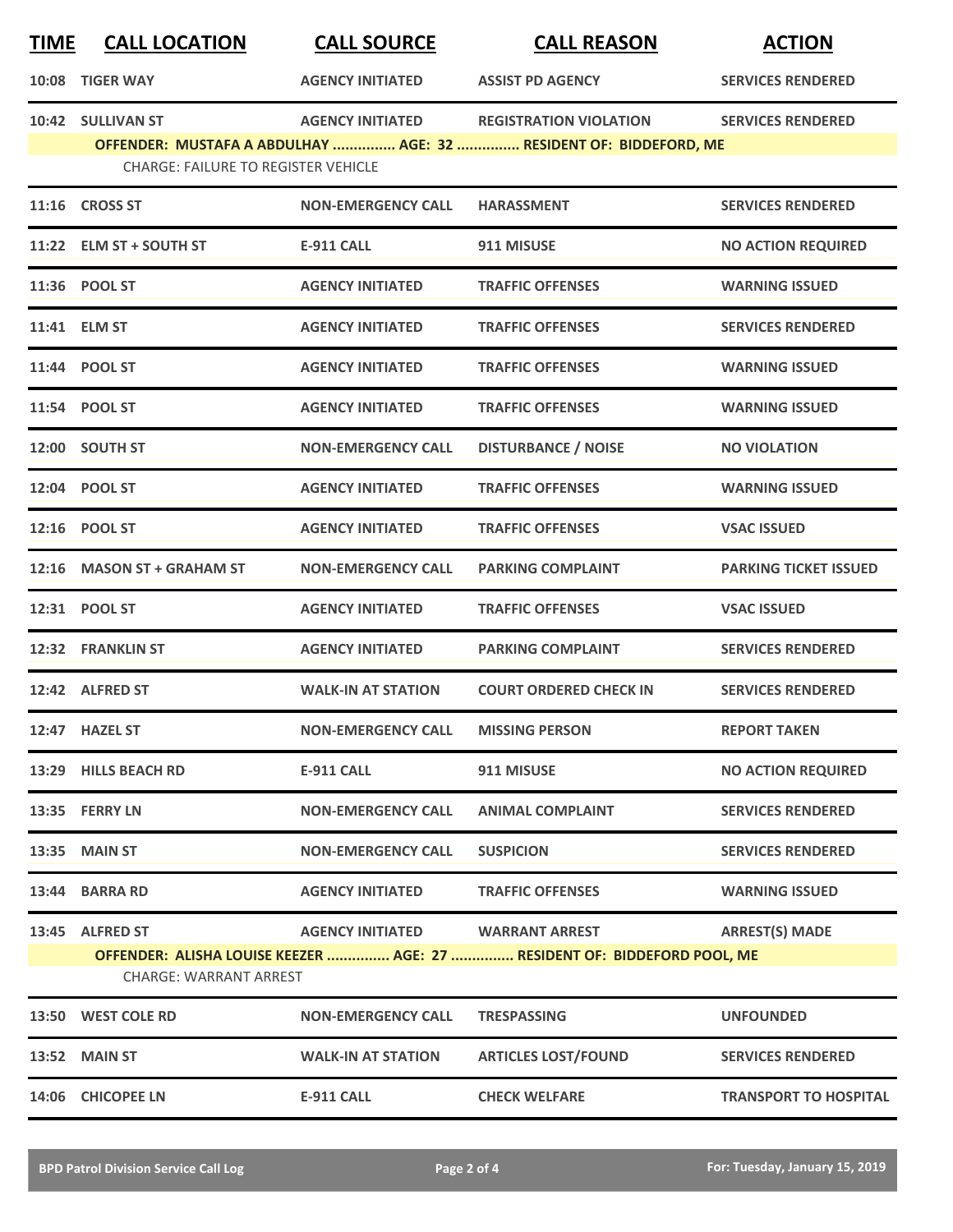| <b>TIME</b> | <b>CALL LOCATION</b>                                         | <b>CALL SOURCE</b>                                                | <b>CALL REASON</b>                                                | <b>ACTION</b>             |
|-------------|--------------------------------------------------------------|-------------------------------------------------------------------|-------------------------------------------------------------------|---------------------------|
|             | 14:50 HAZEL ST                                               | <b>NON-EMERGENCY CALL</b>                                         | <b>MISSING PERSON/RETURNED</b>                                    | <b>SERVICES RENDERED</b>  |
|             | 14:58 ALFRED ST                                              | <b>AGENCY INITIATED</b>                                           | <b>COURT ORDERED CHECK IN</b>                                     | <b>SERVICES RENDERED</b>  |
|             | 15:05 ALFRED ST                                              | <b>WALK-IN AT STATION</b>                                         | <b>COURT ORDERED CHECK IN</b>                                     | <b>SERVICES RENDERED</b>  |
|             | 15:06 ADAMS ST                                               | <b>AGENCY INITIATED</b>                                           | <b>ANIMAL COMPLAINT</b>                                           | <b>FIELD INTERVIEW</b>    |
|             | 15:06 MARINER WAY                                            | <b>E-911 CALL</b>                                                 | 911 MISUSE                                                        | <b>NEGATIVE CONTACT</b>   |
|             | 15:23 MARINER WAY                                            | <b>AGENCY INITIATED</b>                                           | <b>TRAFFIC OFFENSES</b>                                           | <b>REPORT TAKEN</b>       |
|             | 15:43 FRANKLIN ST                                            | <b>WALK-IN AT STATION</b>                                         | <b>TRESPASSING</b>                                                | <b>SERVICES RENDERED</b>  |
|             | 15:49 WASHINGTON ST + MAIN ST                                | <b>AGENCY INITIATED</b>                                           | <b>ASSAULT</b>                                                    | <b>SERVICES RENDERED</b>  |
|             | 15:50 ALFRED ST                                              | <b>AGENCY INITIATED</b>                                           | <b>TRAFFIC OFFENSES</b>                                           | <b>WARNING ISSUED</b>     |
|             | 15:52 ALFRED ST                                              | <b>WALK-IN AT STATION</b>                                         | <b>PAPERWORK</b>                                                  | <b>PAPERWORK SERVED</b>   |
|             | 15:57 MAIN ST                                                | <b>AGENCY INITIATED</b>                                           | <b>PRISONER PROCESS</b>                                           | <b>ARREST(S) MADE</b>     |
|             |                                                              |                                                                   | OFFENDER: MARK ALBERT DUBOIS  AGE: 58  RESIDENT OF: BIDDEFORD, ME |                           |
|             |                                                              | CHARGE: REFUSING TO SUBMIT TO ARREST OR DETENTION-REFUSAL TO STOP |                                                                   |                           |
|             | 15:58 ELM ST                                                 | <b>WALK-IN AT STATION</b>                                         | <b>CIVIL COMPLAINT</b>                                            | <b>CIVIL COMPLAINT</b>    |
| 16:00       | <b>STATE ST</b>                                              | <b>WALK-IN AT STATION</b>                                         | <b>ASSIST PD AGENCY</b>                                           | <b>SERVICES RENDERED</b>  |
|             | 16:10 BIRCH ST                                               | <b>WALK-IN AT STATION</b>                                         | <b>ESCORTS / RELAYS</b>                                           | <b>SERVICES RENDERED</b>  |
|             | 16:25 BACON ST                                               | <b>E-911 CALL</b>                                                 | <b>ALL OTHER</b>                                                  | <b>NO ACTION REQUIRED</b> |
|             | 16:47 ELM ST + PERREAULT ST                                  | <b>E-911 CALL</b>                                                 | <b>VEHICLE CRASH - HIGH MECHANIS</b>                              | <b>REPORT TAKEN</b>       |
|             | <b>16:53 SACO FALLS WAY</b>                                  | <b>NON-EMERGENCY CALL</b>                                         | <b>HARASSMENT</b>                                                 | <b>SERVICES RENDERED</b>  |
|             | 18:04 MAIN ST + ELM ST                                       | <b>AGENCY INITIATED</b>                                           | <b>ALL OTHER</b>                                                  | <b>SERVICES RENDERED</b>  |
|             | 18:51 MEMORIAL DR                                            | <b>NON-EMERGENCY CALL</b>                                         | ATTEMPTED/THREATENED SUICIDE SERVICES RENDERED                    |                           |
|             | 18:53 SOUTH ST                                               | <b>E-911 CALL</b>                                                 | <b>OPERATING UNDER INFLUENCE</b>                                  | <b>ARREST(S) MADE</b>     |
|             |                                                              |                                                                   | OFFENDER: KILLIAN P MORRISON  AGE: 25  RESIDENT OF: BIDDEFORD, ME |                           |
|             | CHARGE: FAILING TO STOP FOR OFFICER<br>CHARGE: OUI (ALCOHOL) |                                                                   |                                                                   |                           |
|             | 19:34 ALFRED ST                                              | <b>NON-EMERGENCY CALL</b>                                         | <b>HARASSMENT</b>                                                 | <b>SERVICES RENDERED</b>  |
|             | 19:52 ALFRED ST                                              | <b>AGENCY INITIATED</b>                                           | <b>TRAFFIC OFFENSES</b>                                           | <b>WARNING ISSUED</b>     |
|             | 20:04 ALFRED ST + LAMBERT ST                                 | <b>AGENCY INITIATED</b>                                           | <b>TRAFFIC OFFENSES</b>                                           | <b>VSAC ISSUED</b>        |
|             | 20:09 ELM ST + LINDALE AVE                                   | <b>AGENCY INITIATED</b>                                           | <b>TRAFFIC OFFENSES</b>                                           | <b>WARNING ISSUED</b>     |

**BPD Patrol Division Service Call Log Page 3 of 4 For: Tuesday, January 15, 2019**